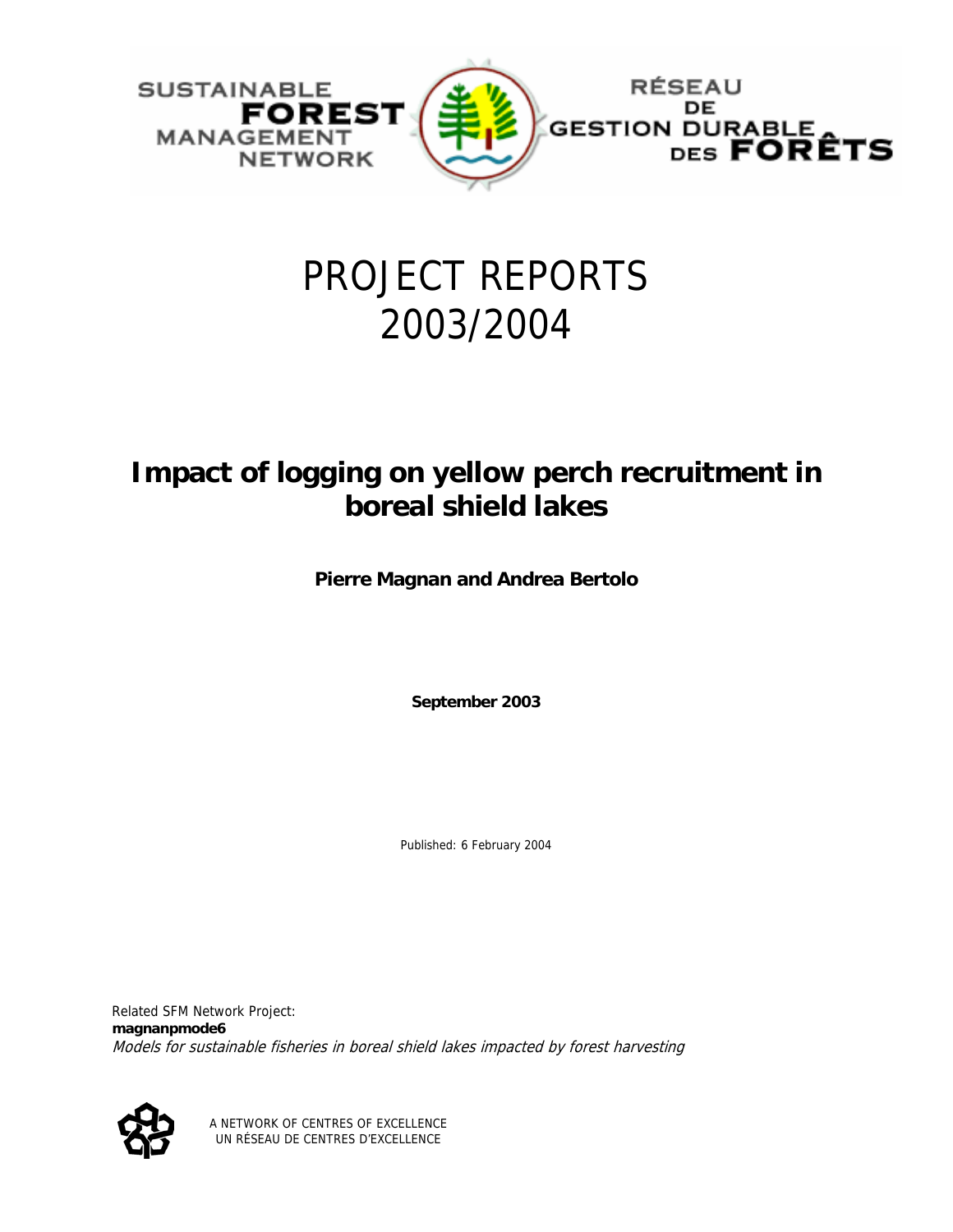## **Impact of logging on yellow perch recruitment in Boreal Shield lakes**

SFM Network Project Report

by

#### **Pierre Magnan and Andrea Bertolo**

Département de chimie-biologie Université du Québec à Trois-Rivières C.P. 500, Trois-Rivières (Québec) Canada G9A 1H7

> e-mail: [pierre\\_magnan@uqtr.ca](mailto:pierre_magnan@uqtr.ca) andrea\_bertolo@uqtr.ca

keywords: 0+ density, *Perca flavescens*, post-emergence mortality, productivity, watershed perturbation

**September 2003**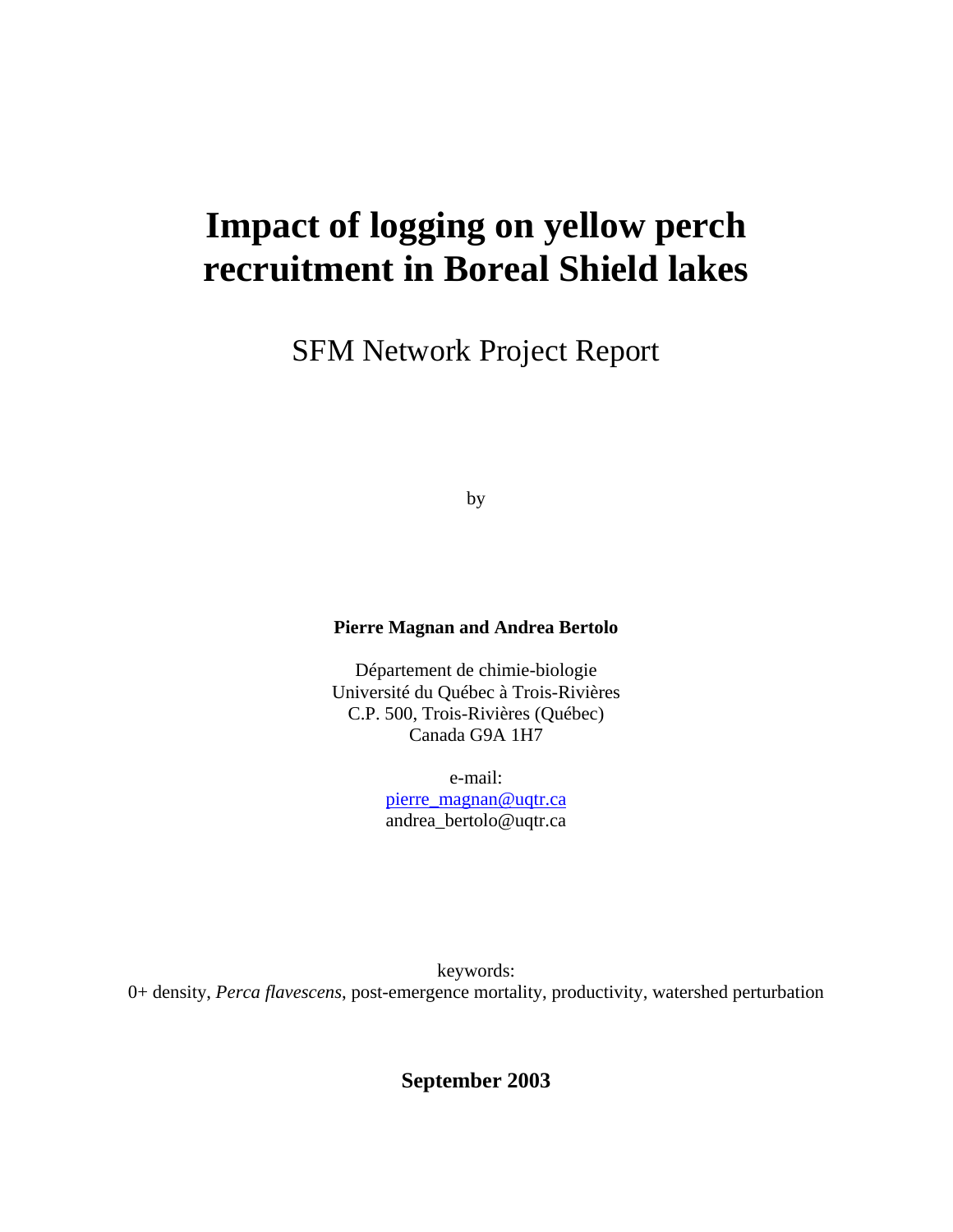#### **ABSTRACT**

The aim of this study is to determine if logging has a significant impact on the abundance of 0+ yellow perch (*Perca flavescens*) in 24 lakes of the Canadian Shield; the watersheds of 15 of these were not impacted while 9 underwent logging. We observed that the numbers of  $0+$ yellow perch, found in 22 of the 24 lakes, increased significantly in populations from logged lakes. This impact of logging was still significant when a series of biotic and abiotic variables on watershed and lake characteristics were accounted for in multiple regression analyses. While the long-term effects on the fish community can be hardly predicted, the observed increase in recruitment is likely to have negative effects on larger size classes of yellow perch in the short term, via the increase in inter-cohort competition for zooplankton, a resource shared among different yellow perch cohorts. This might have fluctuating effects on the most valuable exploited species, like northern pike and walleye, which use perch as forage fish. One or two cohorts of these prey fish will be less abundant when they reach the size range selected by pike and walleye. Consequently, to prevent their collapse, the exploitation of pike and walleye will have to be reduced in those years when there is a low abundance of adequately sized prey fish.

#### **INTRODUCTION**

The effects of logging on aquatic systems have been documented mostly in lotic ecosystems. These effects include an increase in turbidity, sedimentation, water temperature, streamflow, nutrient concentrations, and a reduction of shading (see references in Magnan and St. Onge, 2000). As a consequence of increased nutrient loading and/or reduced forest shading, streams might show an increase in primary productivity following deforestation (e.g., Gregory et al. 1987). The few studies done in lake ecosystems showed that the effects of logging on primary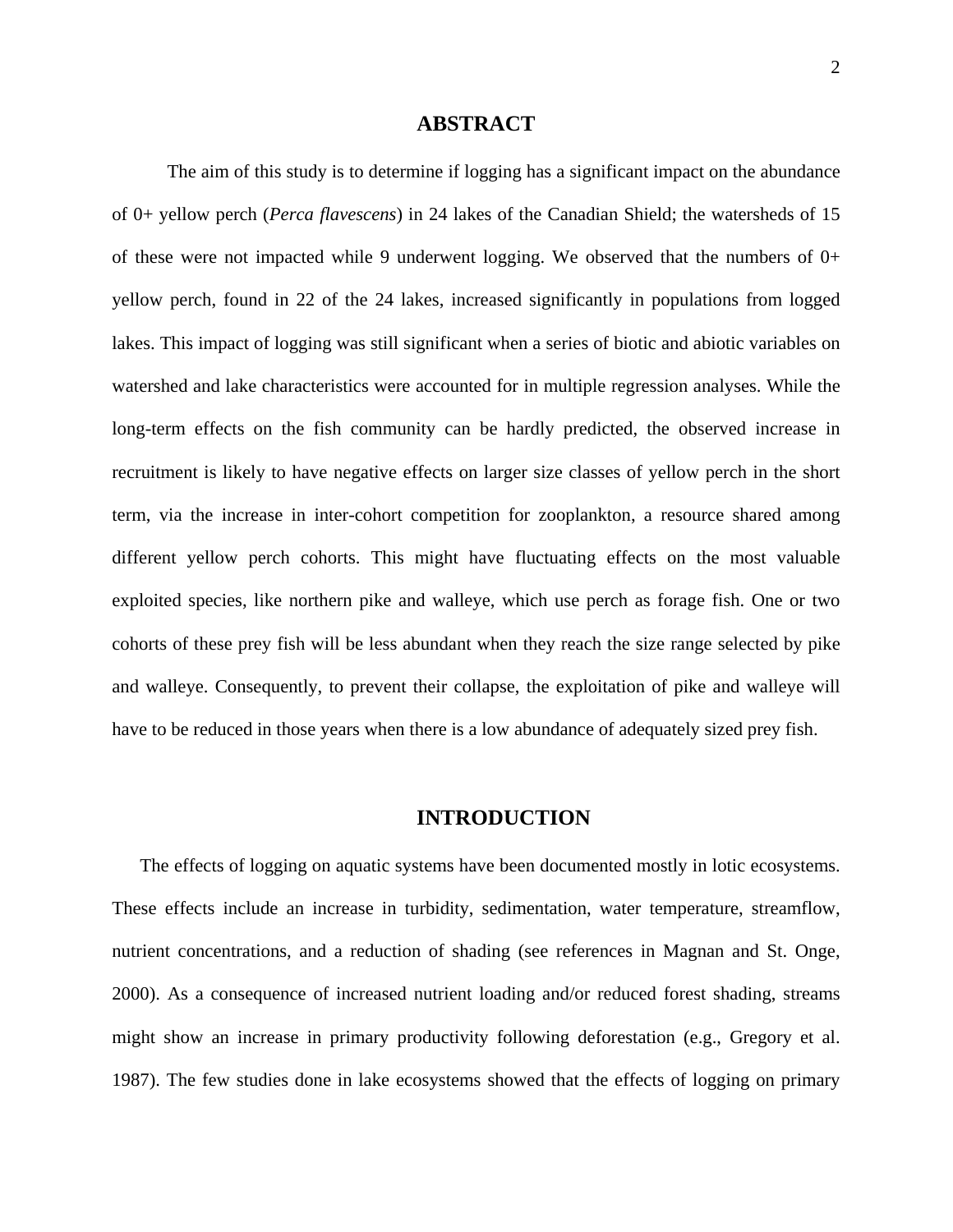production are somewhat different. Despite the potential positive effects of increased nutrient loading on phytoplankton (Carignan et al. 2000), only relatively small effects have been observed on its biomass after deforestation (Planas et al. 2000). The reduced penetration of solar radiation in the water column, caused by an increase in the concentration of dissolved organic carbon (DOC) linked to the perturbation (Carignan et al. 2000), might explain such a result. Thus, it is not straightforward to predict whether the nutrient (phosphorus and nitrogen) and carbon enrichment caused by forest exploitation might be transferred to higher trophic levels. In fact, it is still largely unknown if allochtonous organic carbon can be efficiently transferred, directly (Kerner et al. 2003) or indirectly (via the microbial loop [Ojala and Salonen 2001]), to zooplanktonic consumers and, from these, to fish. As fish yield is strongly correlated to lake productivity (Ryder et al. 1974, Godbout and Peters 1988), forest clearance may increase fish productivity (Hawkins et al. 1983, Murphy et al. 1986) only if it induces an increase in the productivity of primary producers and/or of those organisms at the base of the food web that can be sustained by organic carbon (such as mixotrophic algae).

Previous post-impact studies on the effects of logging on lake systems (Magnan and St-Onge, 2000; St-Onge and Magnan, 2000; Tonn et al. 2003) showed that watershed perturbations are not likely to influence the structure of the fish community, at least in the short term (1-2 years after perturbation). In contrast, St-Onge and Magnan (2000) showed that small size classes of yellow perch (*Perca flavescens*) and white sucker (*Catostomus commersoni*) were negatively affected by logging, with potential consequences for the entire food web in the years following the perturbation. However, the growth of 1+ yellow perch seemed not to be affected by the watershed perturbation. Taken together, these effects of logging do not support the hypothesis of a positive effect of logging on fish productivity.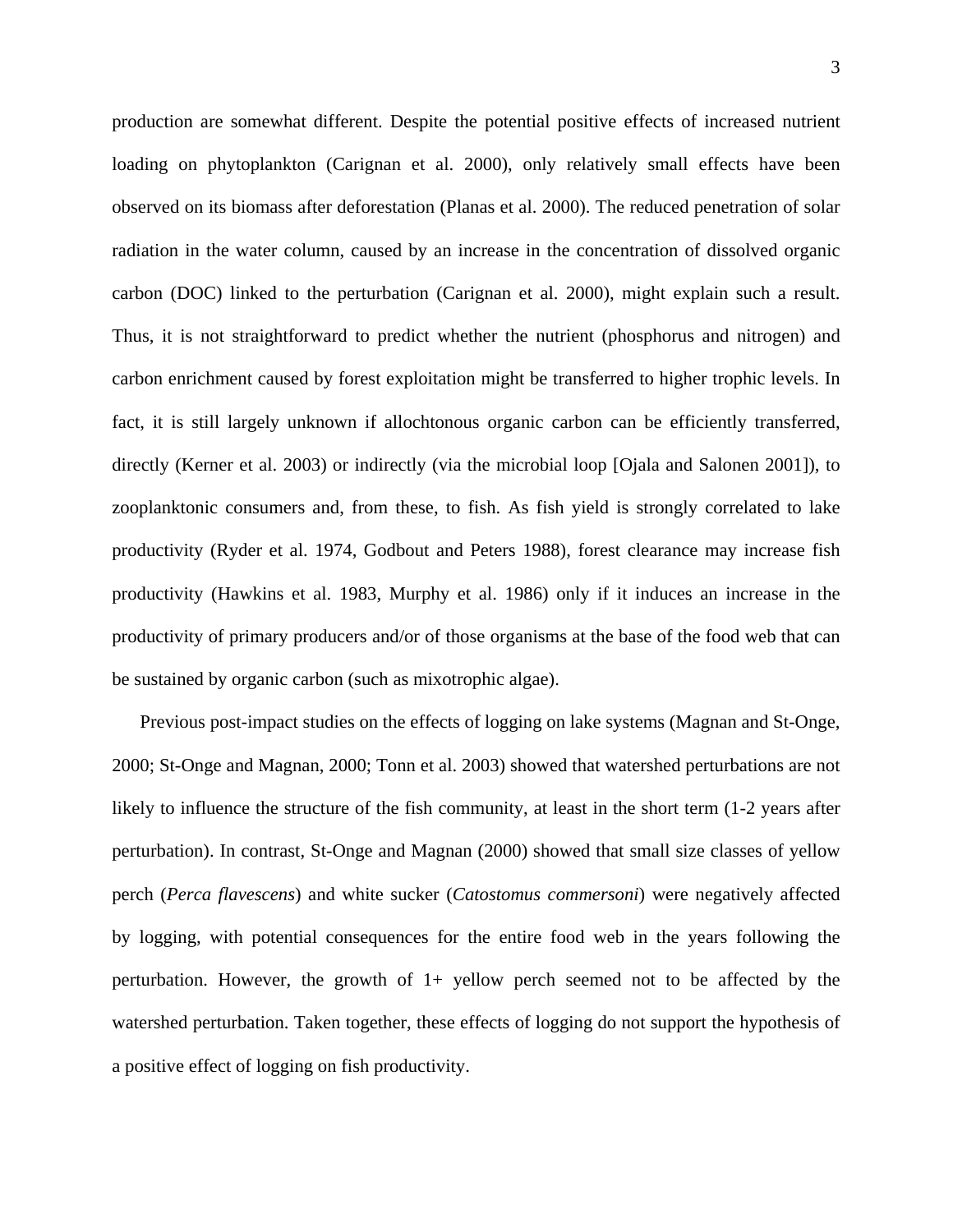The sampling device (i.e., gillnets) used by St-Onge and Magnan (2000) in the first phase of the project gave a precise picture of the fish community but did not efficiently sample 0+ fish, which are probably the most likely to respond to the watershed perturbation in the short term. To overcome this problem, we used beach seining for the present study (second phase of the project), a technique better suited to sampling 0+ yellow perch. Moreover, to better analyze the effects of logging, we adopted a before–after control impact (BACI) experimental design for this study: lakes were sampled first, one or two years before the perturbation (i.e. logging) and again one or two years afterward. Given the short time lag between the watershed disturbance and fish sampling, we focused on the effects of logging on the recruitment of yellow perch, assuming that logging had no major effect on the structure of the fish community (St-Onge and Magnan, 2000; Tonn et al. 2003). Therefore, lakes were sampled by gillnetting only once prior to the perturbation in order to have a snapshot of the fish community, and not to assess the effects of logging.

Here we wanted to test the hypothesis that the negative effects on small yellow perch observed by St-Onge and Magnan (2000) are due to an increase in inter-cohort competition caused by improved recruitment of 0+ yellow perch and not from a direct negative effect of logging on post-emergent larvae. Because yellow perch prefers submerged vegetation or fallentree areas rather than gravel substrates to spawn (Scott and Crossman 1973), it is unlikely that this species suffered from siltation caused by logging. On the other hand, 0+ perch are known to have a competitive advantage over larger individuals (Bystrom and Garcia-Berthou, 1999; Sanderson et al. 1999), and an increase in their numbers, caused by the enrichment subsequent to logging, might have caused a reduction in perch from adjacent cohorts.

Given the socio-economical importance of the Canadian sport fishery, it is important to understand how different levels of deforestation might affect fish communities to be able to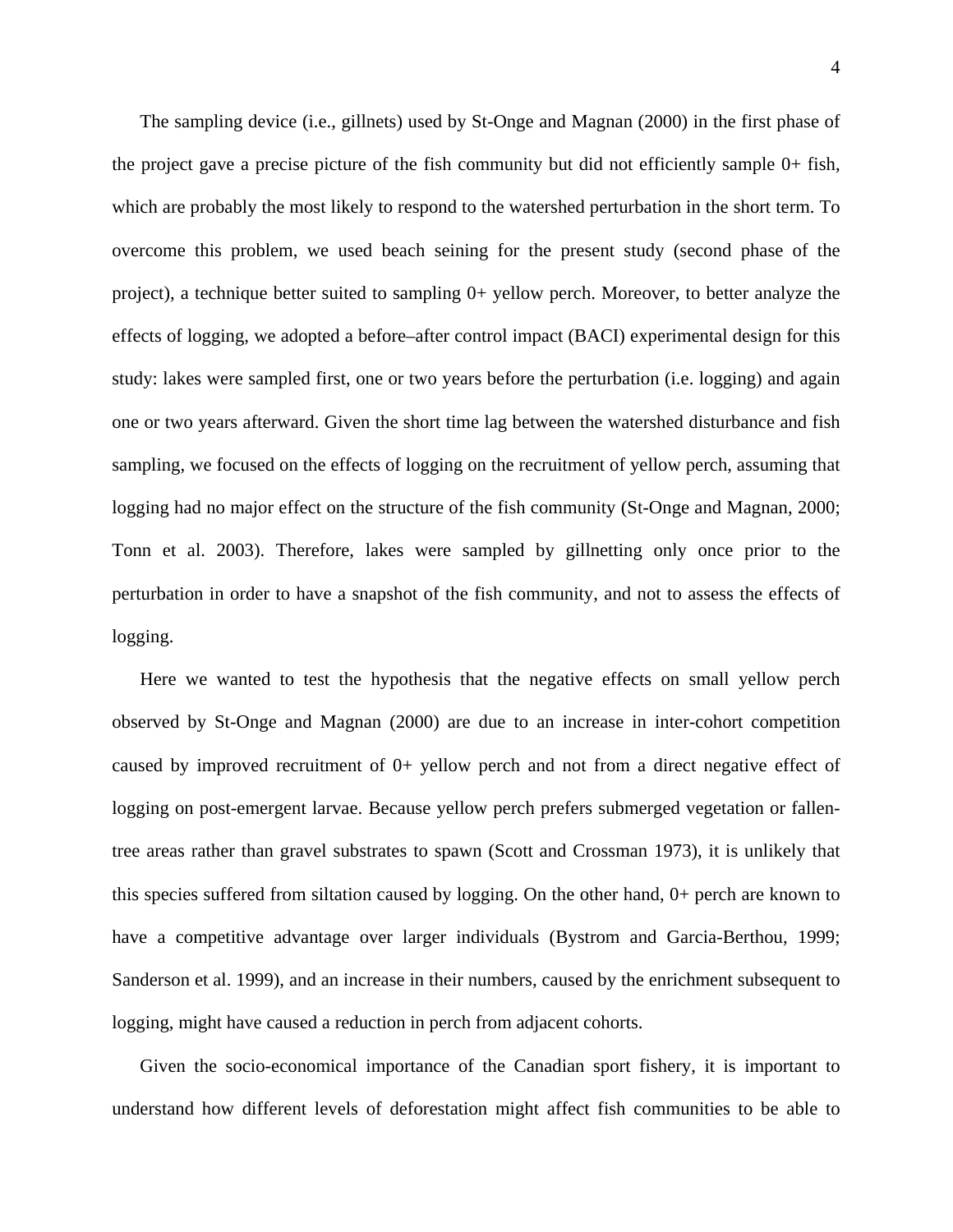predict their impact on commercial species. The objective of our study was to determine if changes in the abundance of 0+ yellow perch, a key species in these systems, are correlated with timber exploitation.

#### **STUDY SITE**

The data were collected in 24 headwater lakes on the Boreal Canadian Shield. All the lakes are located within a 50,000 km2 area around Réservoir Gouin, Québec (48°50'N, 75°00'W). This region has a typical temperate climate, where snow represents half of the annual precipitation (900-1000 mm). The forest is primarily composed of black spruce (*Picea mariana*), balsam fir (*Abies balsamea*), jack pine (*Pinus divaricata*), white birch (*Betula papyrifera*), and aspen (*Populus tremuloides*). Our study compared yellow perch recruitment among lakes with two types of watershed treatments: 15 "control" lakes with undisturbed watershed (old-growth forest of at least 60 years) and 9 "logged" lakes, whose watersheds had undergone forest clearance. Control and logged lakes were sampled in 2000 or 2001 (before the perturbation in logged lakes) and in 2002 (after the perturbation in logged lakes). In logged lakes, a buffer strip of about 20 m had generally been left between cutting zones and lakes. The lakes were selected on the basis of comparable size, depth, watershed morphometry (Table 1), and time of the impact. All the lakes are stratified during summer. Only minor logging occurred in the watershed of these lakes prior to 2000 while major clear-cuts occurred between 2000 and 2002 in some of them. With the exception of some forestry roads, the only way to access these lakes is by hydroplane. The fish communities of these lakes are thus generally unexploited or lightly exploited.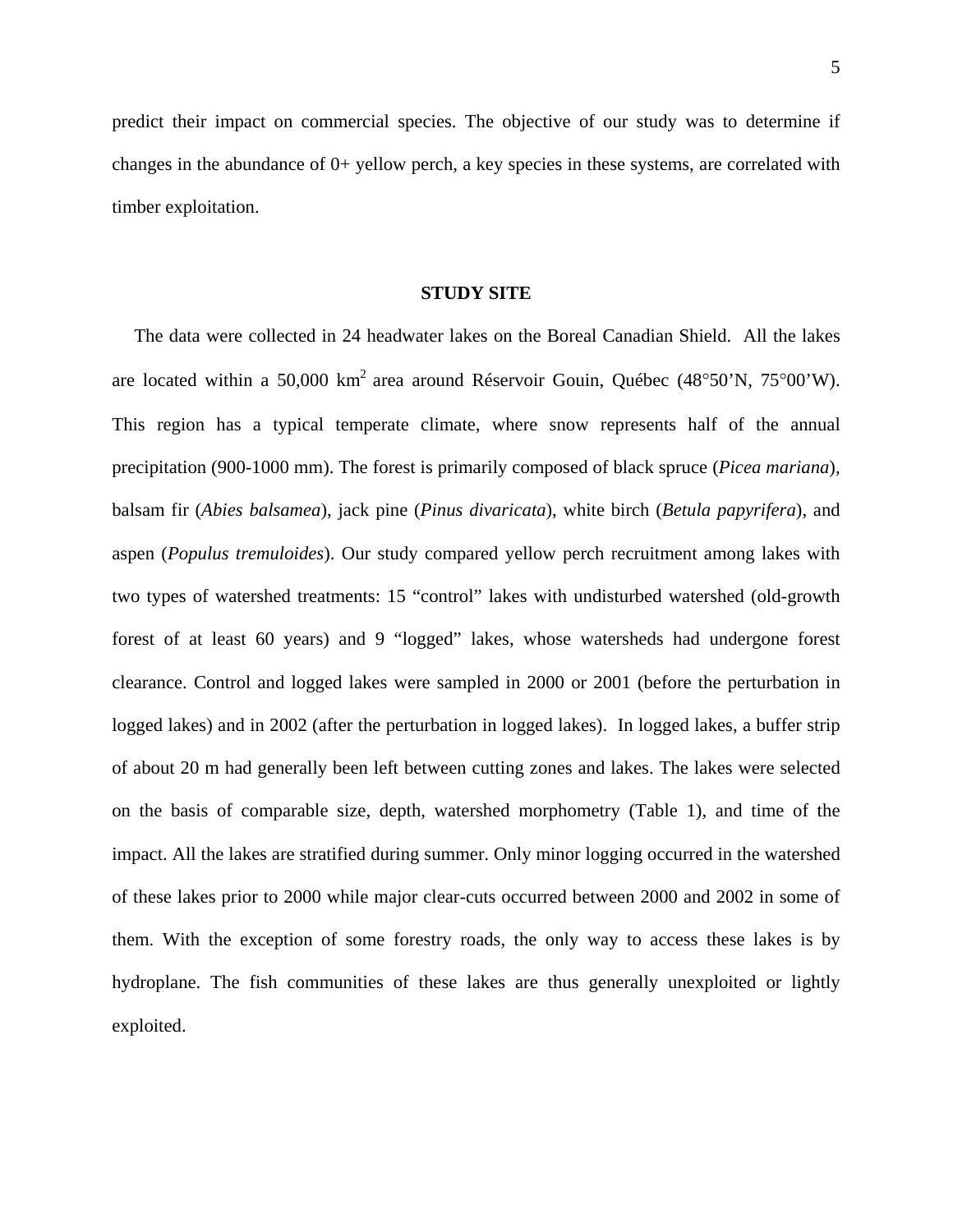#### **SUMMARY OF METHODS AND DATA ANALYSES**

Detailed information on field methods, laboratory procedures, and statistical analyses can be found in St-Onge and Magnan (2000) and in Carignan et al. (2000). Therefore, only a brief summary is presented here.

#### **Fish sampling**

Seven lakes in 2000 and 17 in 2001 were fished with a 2 m x 10 m beach seine for the estimation of yellow perch (mostly  $0+$ ) abundance before the perturbation. In this phase, it was not possible to sample all the lakes during the same year due to logistical constraints. However, each lake was seine-fished once between June and August in 2002 to determine post-perturbation yellow perch densities. On average, 24-36 seining stations were sampled in each lake.

In both 2000 and 2001, gillnetting was used to estimate the relative numbers and biomasses of all the fish in the communities of 20 lakes before the perturbations occurred. Data for the other four lakes were obtained from a study conducted between 1996 and 1998 (St-Onge and Magnan 2000). No gillnetting was done after logging occurred.

#### **Study species**

The fish species composition of the study lakes, largely unknown before this study, is quite diverse (Table 2). The most widespread species were northern pike, yellow perch, and white sucker. We selected  $0+$  yellow perch to evaluate the impact of logging because a previous study revealed a negative effect of watershed perturbation (logging and fires) on the small size classes of this species (St-Onge and Magnan 2000).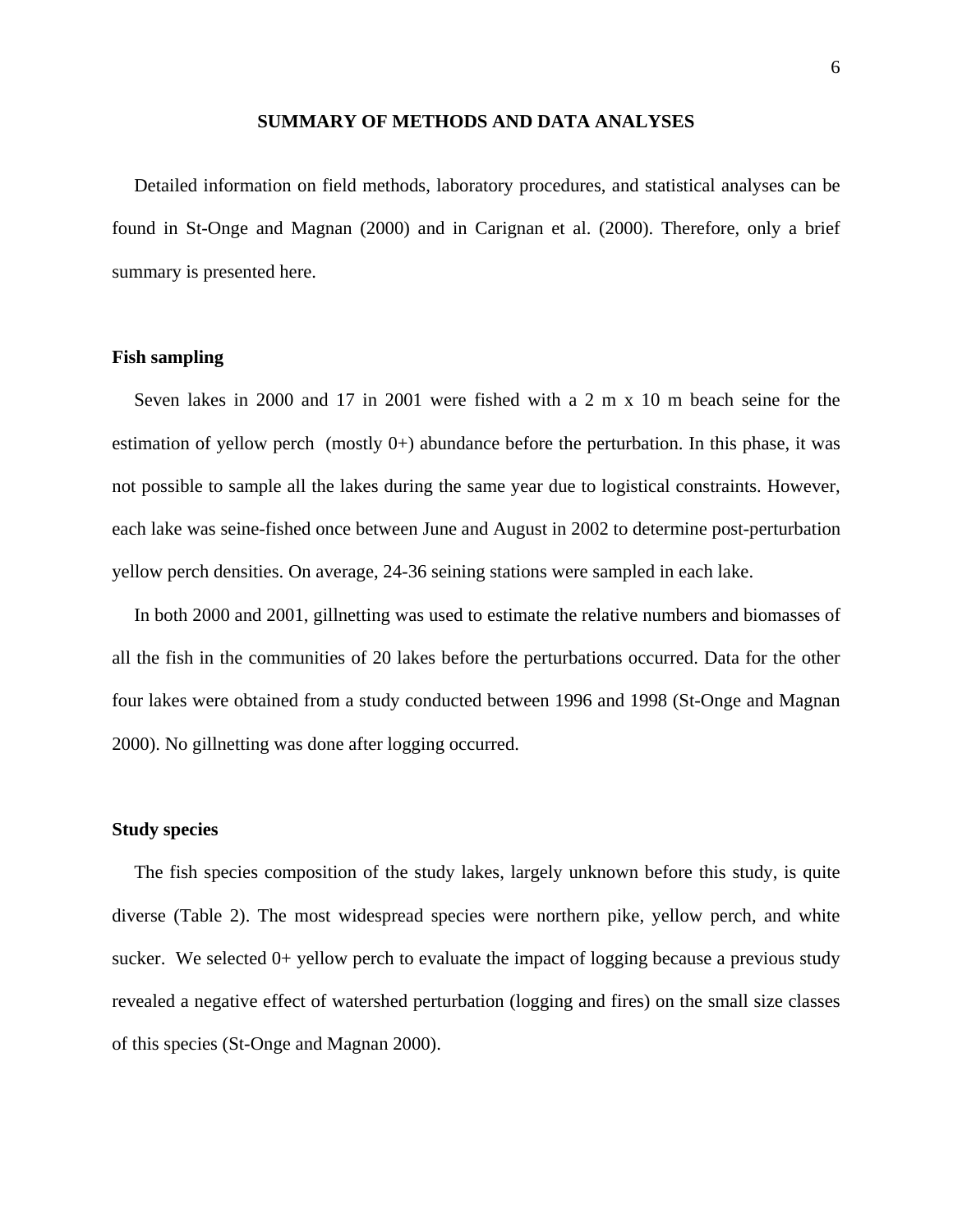#### **Study parameters**

#### *Determinants of fish abundance*

Multiple linear regressions were used to determine environmental and biological factors that best explained (i) variations in catch per unit effort (CPUE) of 0+ yellow perch and (ii) CPUEs of yellow perch older than  $0+$  (mostly 1+) following logging operations. In order to take into account the BACI protocol used here, the dependent variables used in analyses were represented by the variations in yellow perch CPUEs between the period preceding and the period following deforestation. Variables on watershed and lake morphometry and relative fish biomass (biomass per unit effort, hereafter BPUE, estimated by gill netting) were used as independent variables in statistical analyses (Table 3). Because it has been demonstrated that watershed perturbation differently affect lakes of different size (Carignan et al. 2000), lake area was used as covariable in multiple regression analyses. In the context of the present report, we focus on the potential effects of logging on yellow perch recruitment and do not discuss the effects of other environmental variables.

#### **SUMMARY OF RESULTS**

#### *Determinants of fish abundance*

With lake area included as a covariable in the multiple regression model, the best predictors of the variation in CPUE of 0+ yellow perch were the area of watershed logged between 2000 and 2002 and the BPUEs of yellow perch and lake whitefish captured by gillnetting (Table 4a). The stepwise selection was also run after excluding lake AB35, since it was considered an outlier compared to all other lakes (but we show the results of both analyses; see Table 4). This control lake had a very high CPUE of yellow perch  $\geq 1+$  (estimated by gill netting) and showed a drastic reduction in the CPUEs of 0+ following the perturbation. The elimination of this point led to a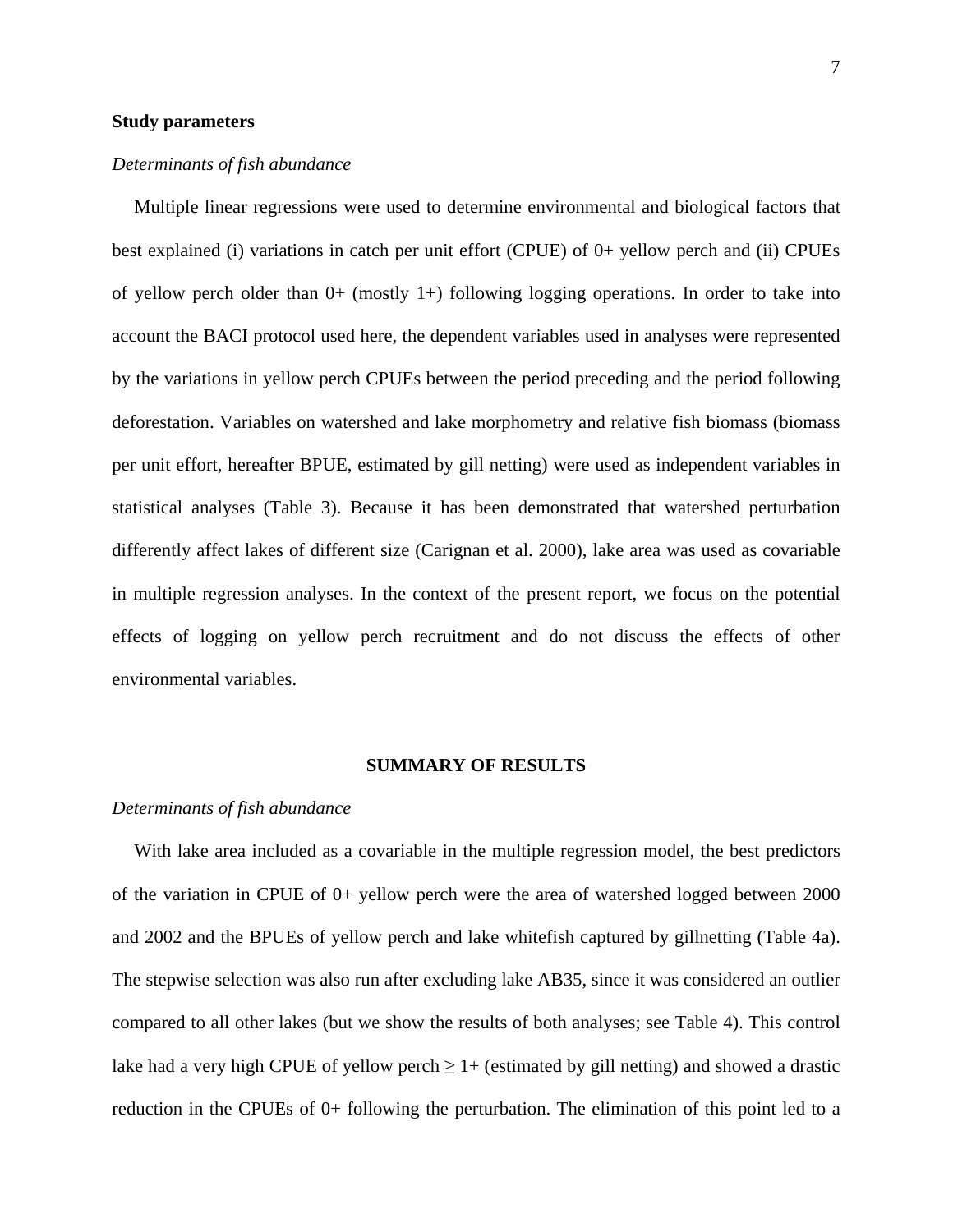somewhat different result. Again, the watershed area logged was selected in the model, but neither the BPUEs of yellow perch nor those of lake whitefish were retained. In contrast, the BPUE of walleye was significantly related to the variation in 0+ CPUEs (Table 4b). It should be noted that logging was positively associated with  $0+$  CPUEs in both models, and explained a large fraction of its total variability. This can be clearly seen in Fig. 1 (left panels), where we present the effects of increasing logging impact (per unit of lake surface) on yellow perch recruitment.

No significant model was produced to explain the variation in the CPUEs of yellow perch older than 0+ captured by seining. Despite the high scatter in the data distribution, we observed a tendency towards a reduced CPUE for fish older than 0+ with increasing watershed perturbation levels (Fig. 1).

#### **CONCLUSIONS**

Our study indicates that logging is an important factor affecting the abundance of  $0+$  yellow perch. This is confirmed by the fact that the area of watershed logged still appeared in the multiple regression models after lake area and all the other measured biotic and abiotic variables were accounted for.

This result does not support the hypothesis that post-emergence mortality increased after logging (because of an increase in egg siltation), as Magnan and St-Onge (2000) also suggested. It rather suggests a potential pathway linking the watershed perturbations to an increase in secondary production. This is apparently at odds with the results of a previous study on the impact of logging conducted in the same area by Planas et al. (2000). These authors showed that a relatively small increase in nutrients due to logging did not cause an increase in primary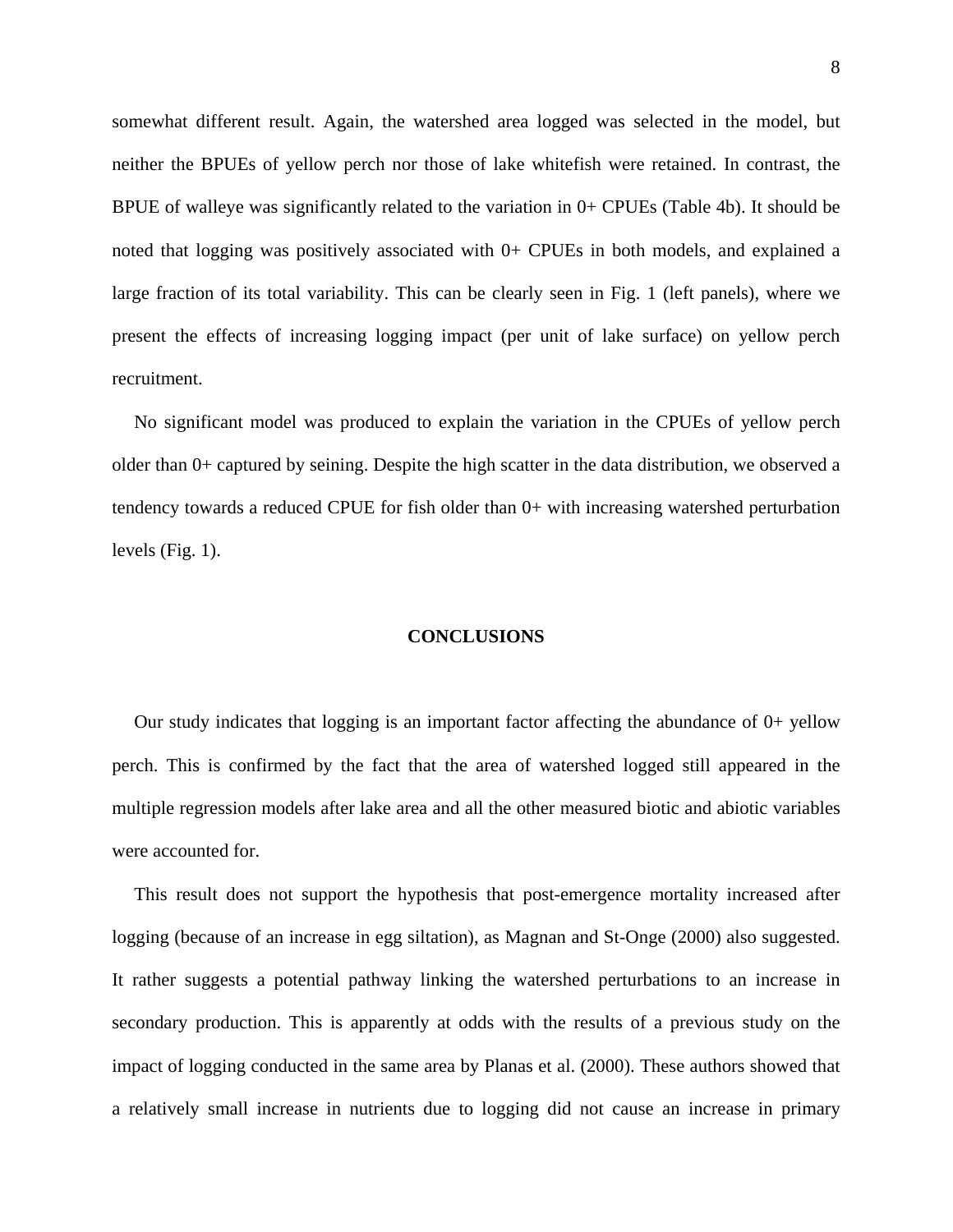production because of the concomitant increase in light limitation resulting from the increased water color. Therefore, based on this result, only weak effects on secondary production might be expected after logging. In contrast, our results suggest that an increase in secondary production is possible despite the lack of strong effects on primary producers. Zooplankton might have benefited from an increase in the flow of energy and matter transport by the microbial loop, enriched by the increased DOC caused by logging, or may have benefited from DOC directly by consuming colloidal or aggregated carbon particles (Kerner et al. 2003).

Another hypothesis might be invoked to explain the observed effects on 0+ fish. By increasing the DOC concentration, logging reduces UV penetration in the water column (Williamson et al. 1999) and consequently reduces the UV damage to yellow perch egg strands (Williamson et al. 1997). Williamson et al. (1997) showed that UV exposure can dramatically reduce yellow perch egg survival to hatching in lakes with low DOC content. By showing that yellow perch can adjust their spawning depth in relation to the DOC concentration, these authors suggested that yellow perch can avoid UV-induced damage in low DOC lakes, but that this action probably exposes eggs to lower incubation temperatures and to increased post-emergence mortality risk due to predation in deeper layers. Therefore, a reduction of UV penetration may reduce post-emergence mortality in yellow perch by different pathways.

Because the effects of logging on DOC and nutrients in this second phase of the project (2000-2002) are qualitatively similar to those observed in the first phase (1996-1998; R. Carignan, pers. comm.), we suggest that DOC and nutrients rather than siltation explain the observed results. Finally, at least two hypotheses that are not mutually exclusive—increased productivity or a reduction of UV penetration—might explain the effects of logging on 0+ fish.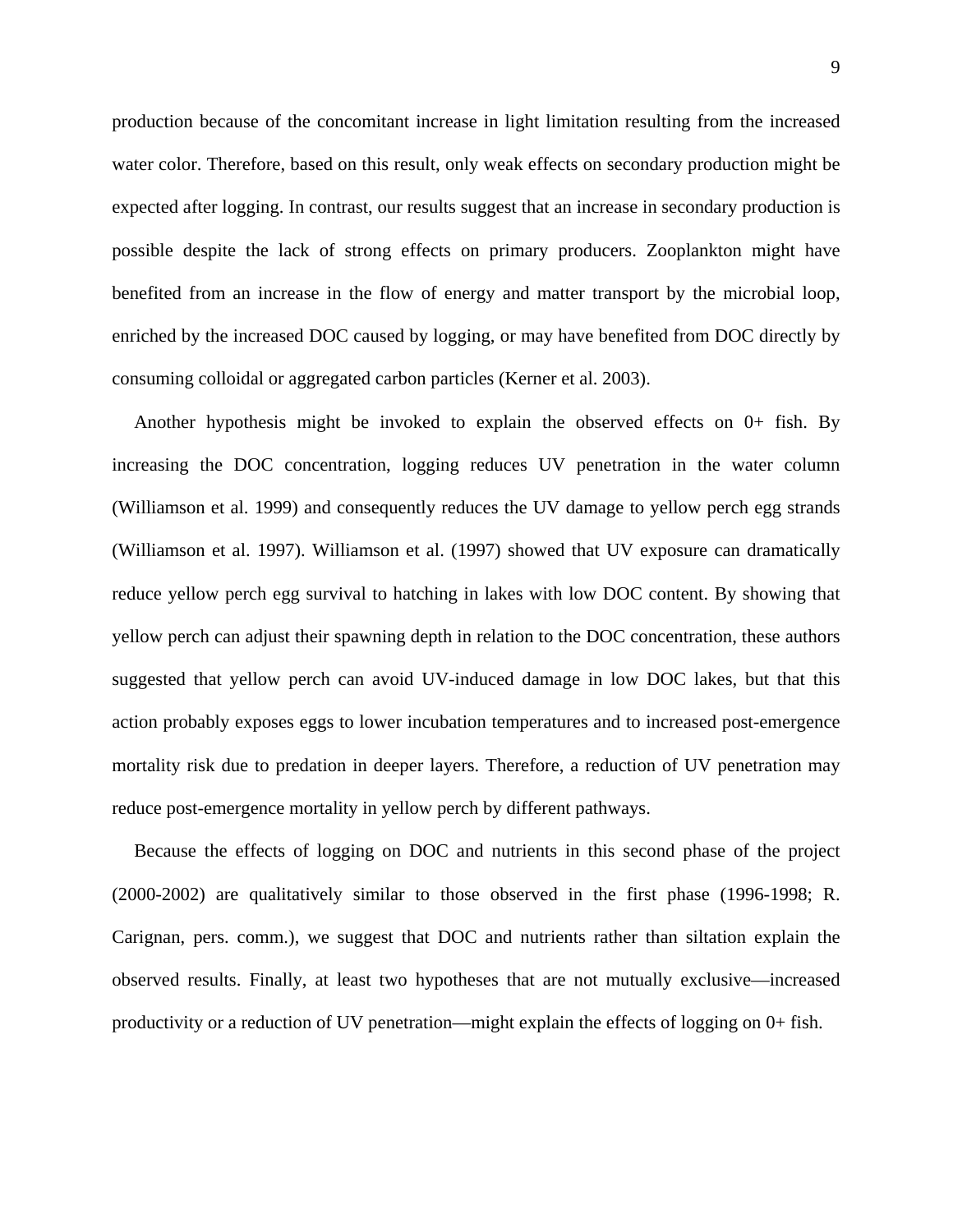Because of the complementarily of the sampling techniques between our study and the study conducted in first phase of the project, these results might help in the interpretation of the results of Magnan and St-Onge (2000) and St-Onge and Magnan (2000). These authors observed that watershed perturbation (logging and fire) was associated with lower numbers of small  $\leq 75$  mm) yellow perch. In our study, the decreasing trend in the CPUEs of yellow perch  $> 0+$  with increasing logged areas is in accordance with their results. Magnan and St-Onge (2000) and St-Onge and Magnan (2000) excluded any direct effect of watershed perturbation on fish survival, but they suggested that the perturbation might have indirectly affected this size class by reducing the biomass of benthic invertebrates. Assuming that fine sediment can reach the shores of lakes with perturbed watersheds, macroinvertebrate habitats and survival could have been negatively affected (Miller et al. 1997), reducing the abundance of food for yellow perch. Some studies have reported a reduction in macroinvertebrate density following timber harvesting (e.g., Vuori and Joensuu 1996). It is not possible to test this hypothesis with the protocol used here. However, our results suggest that another mechanisms might have contributed to reducing the numbers of small yellow perch. The increase in yellow perch recruitment following the perturbation might have contributed to reducing the availability of zooplankton, an alternative prey for larger individuals. It has been demonstrated that 0+ fish have a competitive advantage over larger individuals (Bystrom and Garcia-Berthou 1999) and that the occurrence of a strong year class may lead to a drastic reduction of older cohorts in yellow perch populations (Sanderson et al. 1999). This may lead to cyclic population dynamics, with a few cohorts dominating for several years (Sanderson et al. 1999; see also Claessen 2002), with potential consequences for predators that prey upon yellow perch.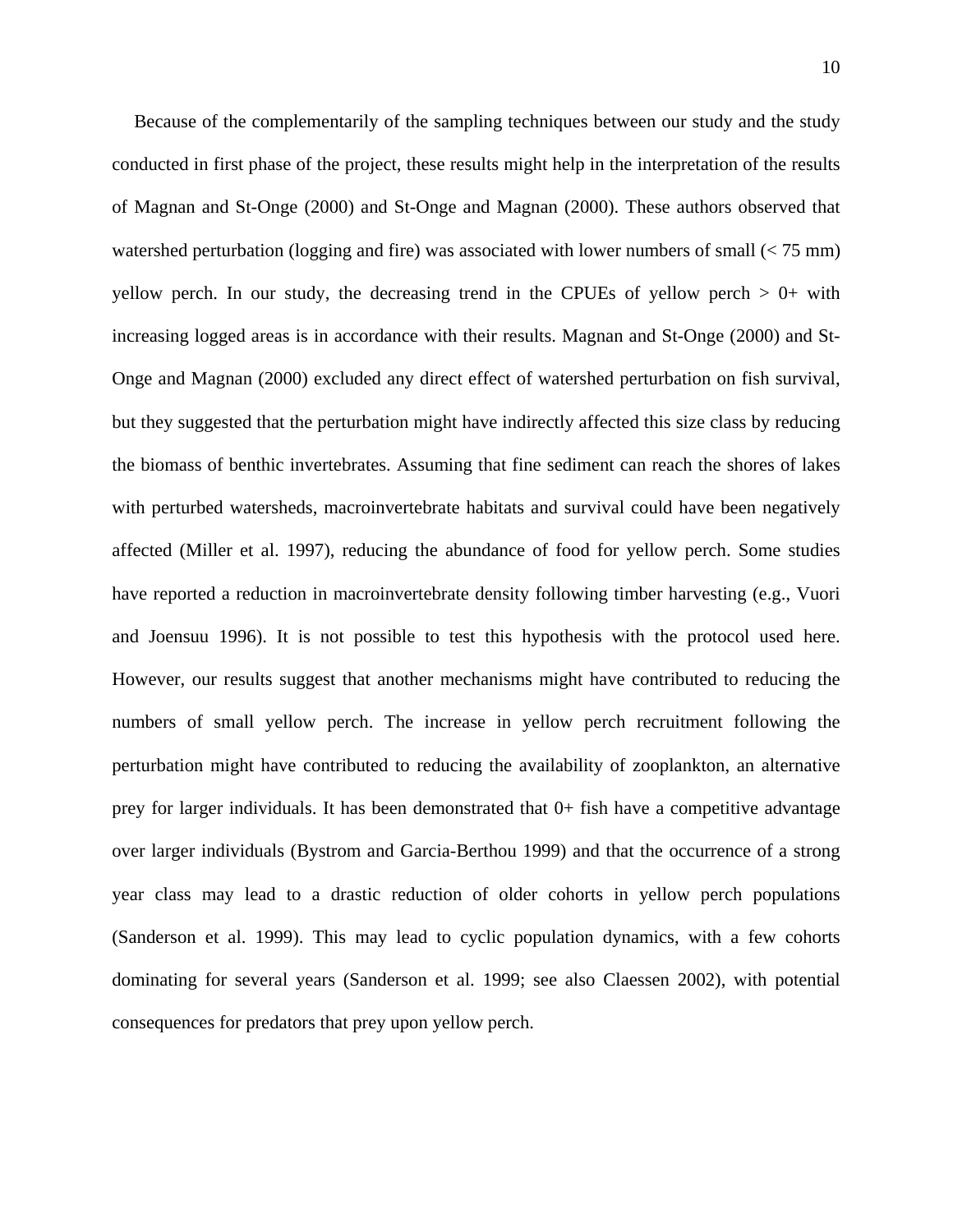Our sampling design allowed us to observe significant differences in yellow perch recruitment between lake treatments but not to determine the mechanisms responsible for these patterns. More work is thus needed to elucidate the mechanisms by which logging induces changes in yellow perch recruitment. Moreover, longer-term studies are needed to investigate the effects of increased yellow perch recruitment on lacustrine fish communities following watershed deforestation in order to evaluate the effects on the yellow perch predators.

#### **MANAGEMENT APPLICATIONS**

This study provides evidence that logging increases 0+ yellow perch abundance and suggests that this might have a negative effect on older individuals. By potentially leading to population cycles in which one cohort of newly hatched individuals will dominate, logging might alter the predator-prey dynamics in these lakes (i.e., lower abundance of one or two cohorts of prey fish at the time they reach the size range selected by pike and walleye, with potential negative effects on these game fishes). This effect may be alleviated through time, but this hypothesis must be validated. As the observed increase in 0+ yellow perch is related to an impact factor (watershed area logged / lake area), the model built in this study could be used to determine the acceptable proportion of logging in a watershed to reduce the impact of this perturbation on fish communities.

#### **ACKNOWLEDGEMENTS**

We thank H. Bertrand, G. Bourget, S. Bouliane, E. Drouin, C. Fournier, G. Lapierre, Y. Paradis, R. Proulx, S. Rouleau, I. St-Onge, S. Turgeon, and C. Vallé for their invaluable field and laboratory assistance. We are also grateful to M. Bélanger, P. D'Arcy and G. Préfontaine (from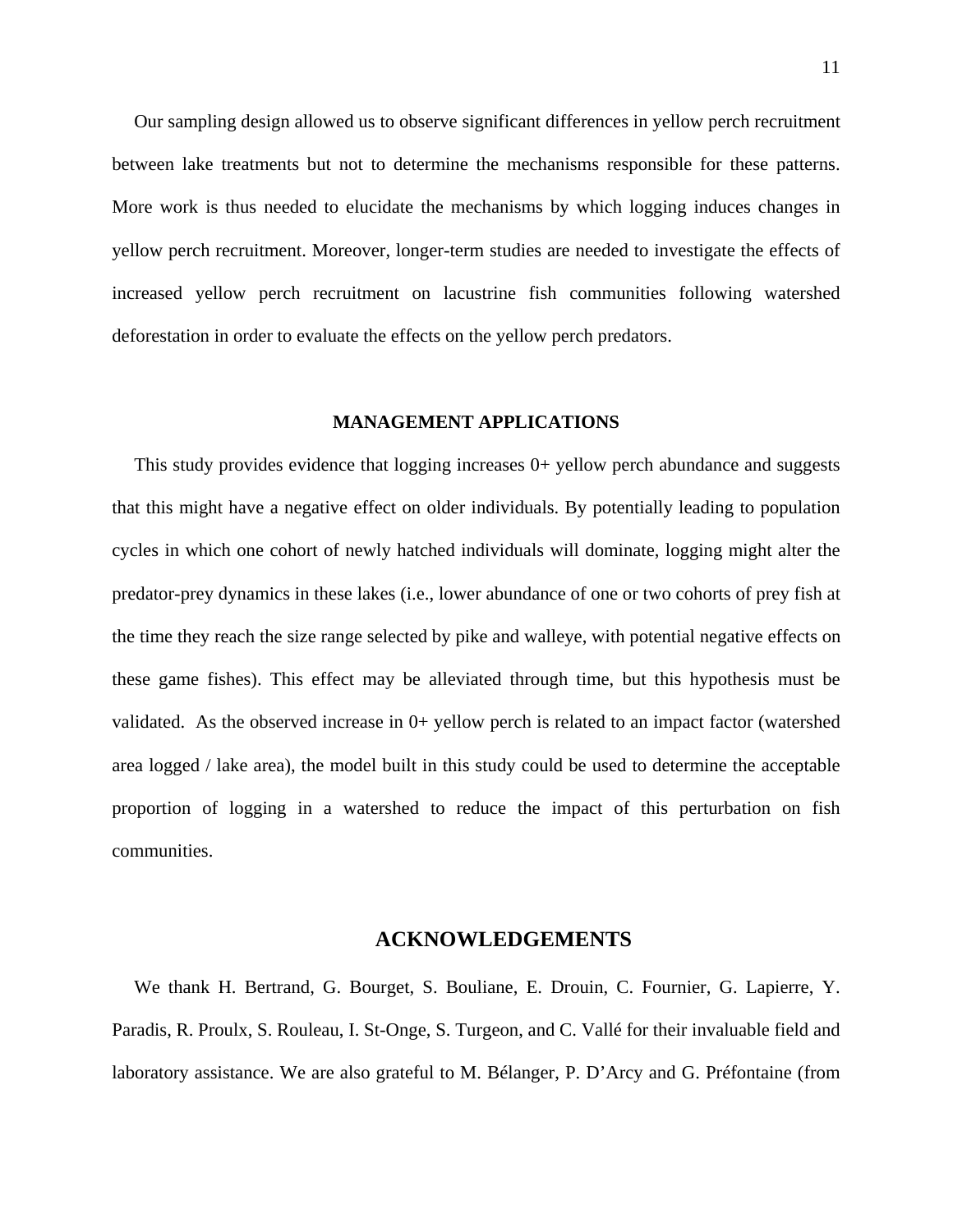R. Carignan laboratory) for their logistical support. This project was supported by grants from the Sustainable Forest Management Network Center of Excellence, Natural Sciences and Engineering Research Council (NSERC) of Canada to P. Magnan.

#### **REFERENCES**

- Bystrom, P., and E. Garcia-Berthou. 1999. Density dependent growth and size specific competitive interactions in young fish. Oikos 86:217-232
- Carignan R., P. D'Arcy and Lamontagne S. 2000. Comparative impacts of fire and forest harvesting on water quality in Boreal Shield lakes. Can. J. Fish. Aquat. Sci. 57:105-117
- Claessen, D. 2002. Dwarfs and giants: the dynamics and interplay of size-dependent cannibalism and competition. Ph.D. Thesis, Amsterdam University. 186 p.
- Godbout, L., and R.H. Peters. 1988. Potential determinants of stable catch in the brook trout (*Salvelinus fontinalis*) sport fishery in Quebec. Can. J. Fish. Aquat. Sci. 45:1771-1778
- Gregory, S.V., G.A. Lambertini, D.C. Erman, K.V. Koski, M.L. Murphy and J.R. Sedell. 1987. Influence of forest practices on aquatic production. *In* Streamside management: forestry and fishery interactions. E.O. Salo and T.W. Cundy (eds), Institute of Forest Resources, University of Washington, contribution #57, p. 233-256
- Hawkins, C.P., M.L. Murphy, N.H. Anderson and M.A. Wilzbach. 1983. Density of fish and salamanders in relation to riparian canopy and physical habitat in streams of the northwestern United States. Can. J. Fish. Aquat. Sci. 40:1173-1185
- Kerner, M., H. Hohenberg, S. Ertl, M. Reckermannk and A. Spitzy. 2003. Self-organization of dissolved organic matter to micelle-like microparticles in river water. Nature 422:150-154
- Magnan, P., and I. St-Onge. 2000. Impact of logging and natural fires on fish communities of Boreal Canadian Shield lakes. SFM Network Project Report. 22 p.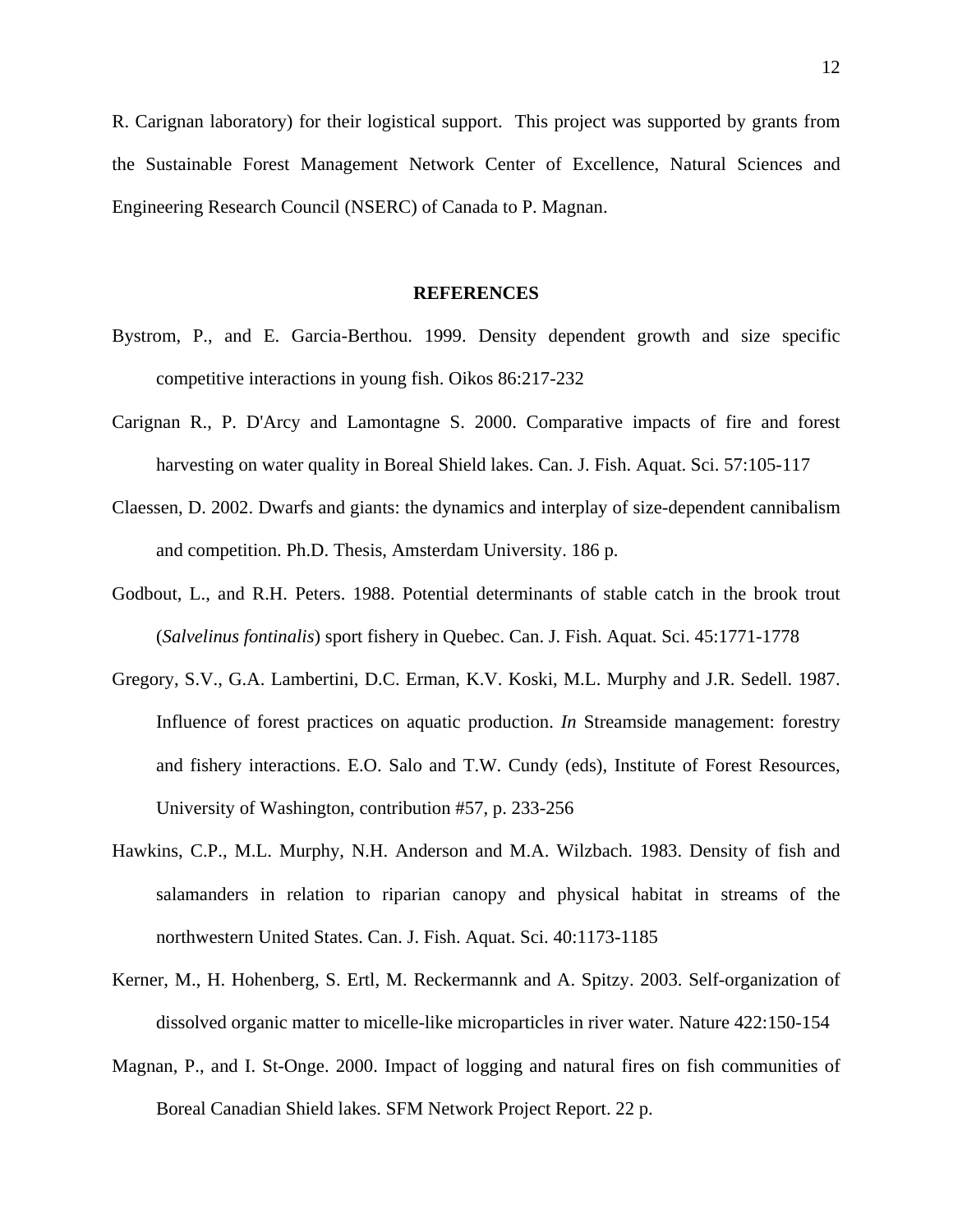- Miller, L.B., D.J. McQueen and L. Chapman. 1997. Impacts of forest harvesting on lake ecosystems: a preliminary literature review. Wildl. Bull. No. B-84. B.C. Ministry of the Environment, Lands and Park Wildlife Branch, Victoria
- Murphy, M.L., J. Heifetz, S.W. Johnson, K.V. Koski and J.F. Thedinga. 1986. Effects of clearcut logging with and without buffer strips on juvenile salmonids in Alaskan streams. Can. J. Fish. Aquat. Sci. 43:1521-1533
- Ojala, A., and K. Salonen. 2001. Productivity of *Daphnia longispina* in a highly humic boreal lake. J. Plankton Res. 23:1207-1215
- Planas, D., M. Desrosiers, S.R. Groulx, S. Paquet and R. Carignan 2000. Pelagic and benthic algal responses in eastern Canadian Boreal Shield lakes following harvesting and wildfires. Can. J. Fish. Aquat. Sci. 57:136-145
- Ryder, R.A., S.R. Kerr, K.H. Loftus and H.A. Regier. 1974. The morphoedaphic index, a fish yield estimator: review and evaluation. J. Fish. Res. Board Can. 31:663-688
- Sanderson, B.L., T.R. Hrabik, J.J. Magnuson and D.M. Post. 1999. Cyclic dynamics of a yellow perch (*Perca flavescens*) population in an oligotrophic lake: evidence for the role of intraspecific interactions. Can. J. Fish. Aquat. Sci. 59:1534-1542
- Scott, W.B., and Crossman, E.J. (1979). Freshwater fishes of Canada, Bull. Fish. Res. Board Can. 184
- St-Onge, I., and P. Magnan. 2000. Impact of logging and natural fires on fish communities of Laurentian Shield lakes. Can. J. Fish. Aquat. Sci. 57:165-174
- Tabachnick, B.G., and Fidell, L.S. (2001). Using multivariate statistics. New York.
- Tonn, W.M., C.A. Paszkowski, G.J. Scrimgeour, P.K.M. Aku, M. Lange, E.E. Prepas and K. Westcott. 2003. Effects of forest harvesting and fire on fish assemblages in boreal plains lakes: a reference condition approach. Trans. Am. Fish. Soc. 132:514-523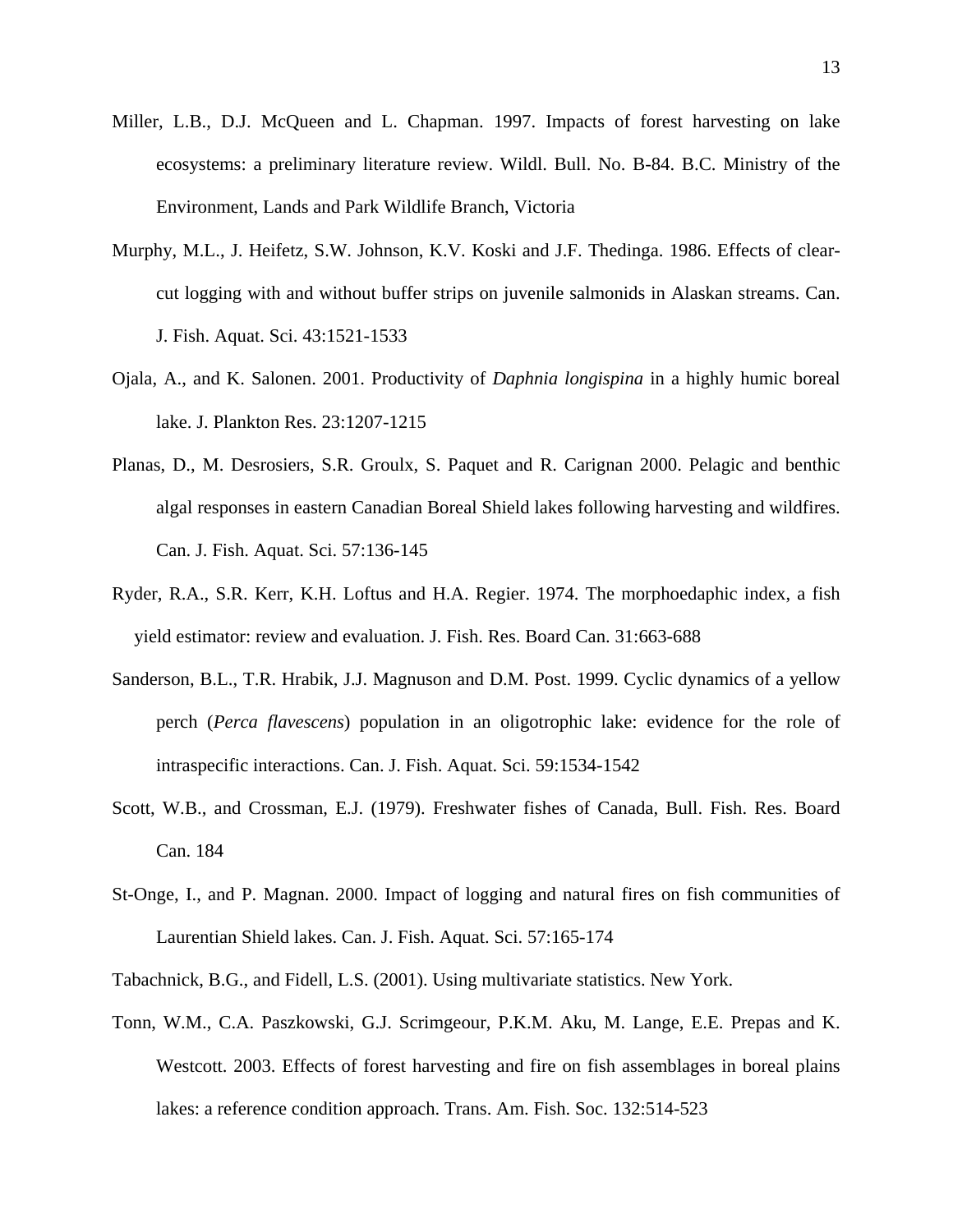- Vuori, K-M., and I. Joensuu. 1996. Impact of forest drainage on the macroinvertebrates of a small boreal headwater stream: do buffer zones protect lotic biodiversity? Biol. Conser.77:87-95
- Williamson, C.E., S.L. Metgar, P.A. Lovera and R.E. Moeller. 1997. Solar Ultraviolet Radiation and the Spawning Habitat of Yellow Perch, *Perca flavescens*. Ecol. Appl. 7:1017-1023
- Williamson, C.E., D.P. Morris, M.L. Pace and A.G. Olson. 1999. Dissolved organic carbon and nutrients as regulators of lake ecosystems: Resurrection of a more integrated paradigm. Limnol. Oceanogr. 44:795-803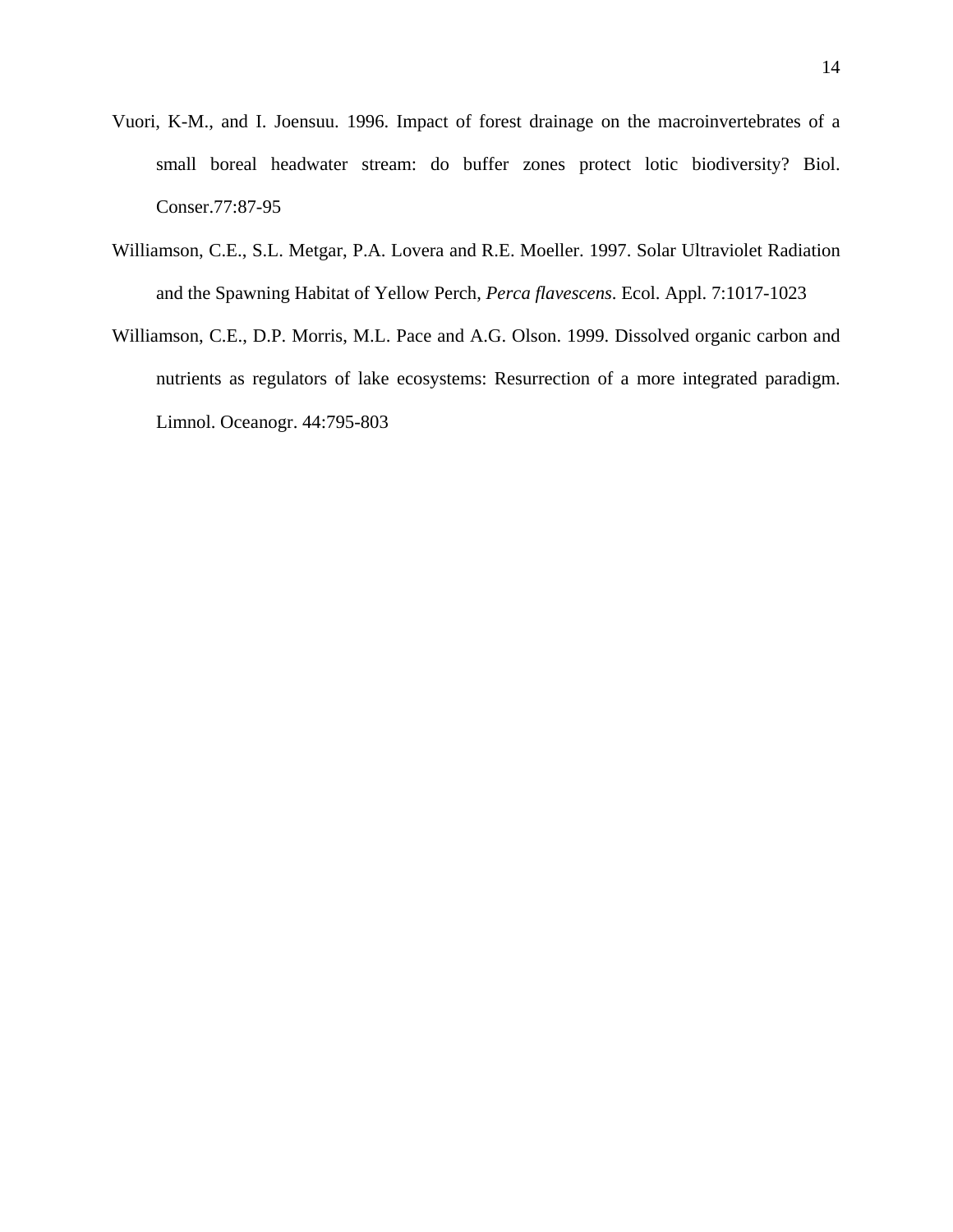|                  | Surface       |          |              | Fish             | Area of                      | $%$ of    |  |  |
|------------------|---------------|----------|--------------|------------------|------------------------------|-----------|--|--|
|                  | area          | Maximum  | Watershed    | species          | watershed                    | watershed |  |  |
| Lake             | $(km^2)$      | depth(m) | area $(km2)$ | richness         | $logged*$ (km <sup>2</sup> ) | $logged*$ |  |  |
|                  | Control lakes |          |              |                  |                              |           |  |  |
|                  |               |          |              |                  |                              |           |  |  |
| AB34             | 0.270         | 17.8     | 3.474        | 5                | 0.00                         | 0.0       |  |  |
| AB35             | 0.873         | 21.7     | 2.637        | 6                | 0.00                         | 0.0       |  |  |
| AB40             | 0.175         | 9.1      | 1.155        | 5                | 0.00                         | 0.0       |  |  |
| CSL <sub>2</sub> | 0.850         | 10.2     | 2.832        | 9                | 0.14                         | 7.1       |  |  |
| CSL <sub>5</sub> | 0.153         | 9.2      | 2.423        | $\overline{7}$   | 0.00                         | 0.0       |  |  |
| DA4              | 0.258         | 6.7      | 3.900        | 8                | 0.00                         | 0.0       |  |  |
| DF4              | 0.303         | 6.4      | 1.968        | 5                | 0.00                         | 0.0       |  |  |
| DF <sub>5</sub>  | 0.446         | 13.7     | 4.393        | 8                | 0.02                         | 0.6       |  |  |
| K1               | 0.324         | 9.1      | 2.317        | 9                | 0.19                         | 9.6       |  |  |
| K2               | 1.421         | 12.2     | 9.137        | 8                | 0.00                         | 0.0       |  |  |
| N35              | 0.212         | 9.1      | 1.356        | 4                | 0.00                         | 0.0       |  |  |
| N43              | 0.297         | 9.5      | 5.395        | $\overline{4}$   | 0.00                         | 0.0       |  |  |
| N55              | 0.261         | 7.8      | 1.362        | 7                | 0.00                         | 0.0       |  |  |
| N70              | 0.654         | 20.4     | 2.349        | 9                | 0.00                         | 0.0       |  |  |
| N89              | 0.670         | 14.0     | 2.674        | 9                | 0.00                         | 0.0       |  |  |
| Mean             | 0.478         | 11.8     | 3.16         | 6.9              | 0.02                         | 1.3       |  |  |
| $(\pm SD)$       | (0.353)       | (4.8)    | (2.02)       | (1.9)            | (0.06)                       | (3.2)     |  |  |
|                  |               |          | Logged lakes |                  |                              |           |  |  |
|                  |               |          |              |                  |                              |           |  |  |
| AB220            | 0.359         | 18.3     | 2.519        | 7                | 0.22                         | 10.0      |  |  |
| DA9              | 0.160         | 9.2      | 5.920        | 6                | 0.85                         | 15.4      |  |  |
| DF <sub>2</sub>  | 0.294         | 6.7      | 1.152        | $\boldsymbol{7}$ | 0.43                         | 50.1      |  |  |
| DF7              | 0.318         | 10.8     | 3.065        | $\overline{4}$   | 2.14                         | 78.1      |  |  |
| DF9              | 0.421         | 10.5     | 2.234        | 10               | 1.14                         | 62.9      |  |  |
| K3               | 0.829         | 7.2      | 3.269        | 7                | 0.62                         | 25.5      |  |  |
| K <sub>4</sub>   | 0.192         | 8.0      | 1.048        | $\overline{2}$   | 0.36                         | 41.8      |  |  |
| K <sup>8</sup>   | 0.756         | 8.6      | 5.656        | 8                | 2.34                         | 47.8      |  |  |
| P109             | 0.505         | 10.7     | 2.740        | 10               | 1.38                         | 61.8      |  |  |
| Mean             | 0.426         | 10.0     | 3.07         | 6.8              | 1.05                         | 43.7      |  |  |
| $(\pm SD)$       | (0.234)       | (3.46)   | (1.72)       | (2.6)            | (0.77)                       | (22.9)    |  |  |

Table 1. General characteristics of study lakes. Logged lakes were defined as those having >10% of their watershed logged between the two seine-fishing dates.

\* between the two seine-net samplings (2000-2002)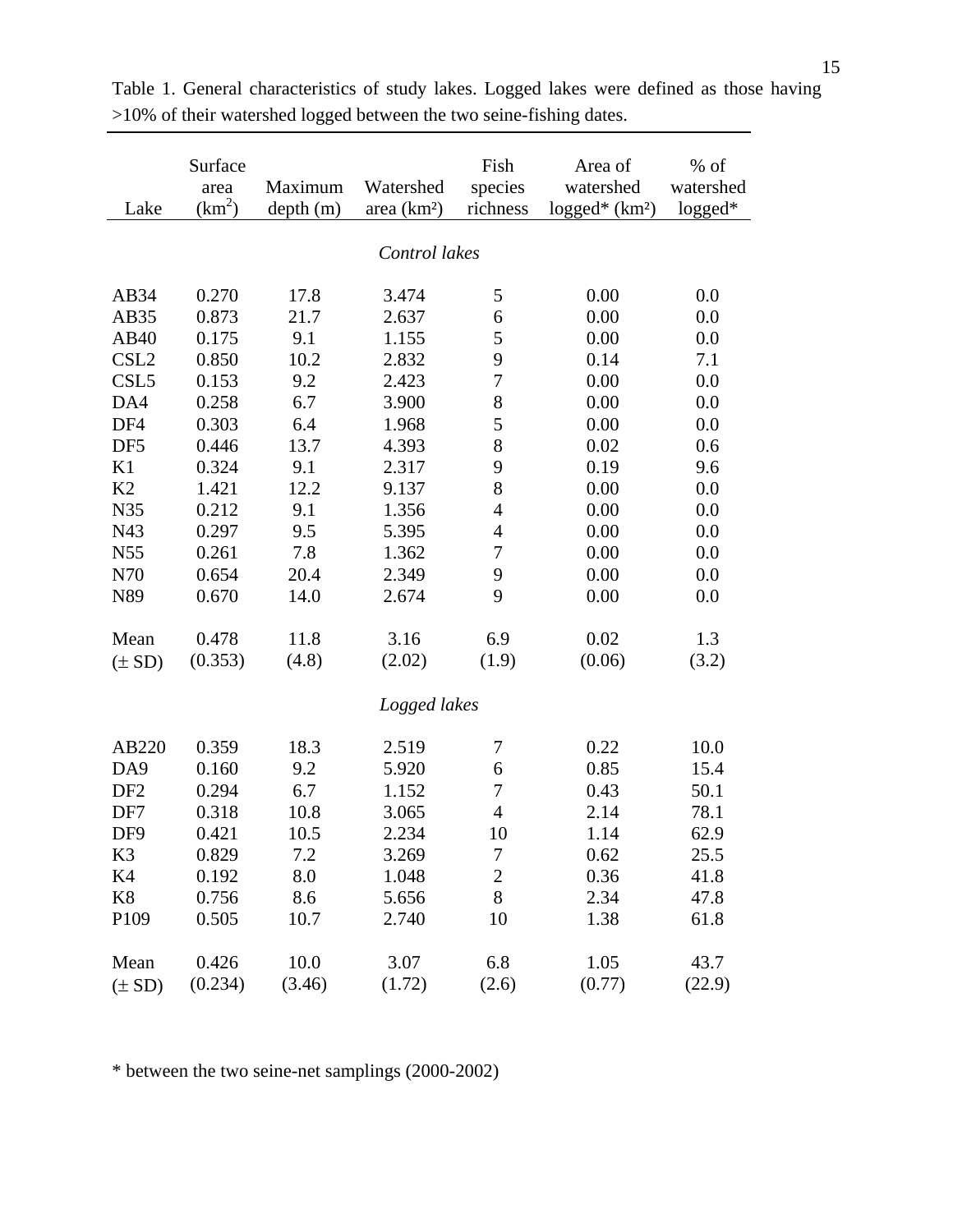| <b>Species</b>                                     | Control | Logged | <b>Total</b> |
|----------------------------------------------------|---------|--------|--------------|
| Northern pike ( <i>Esox lucius</i> )               | 15      | 8      | 23           |
| Yellow perch (Perca flavescens)                    | 13      | 9      | 22           |
| White sucker (Catostomus commersonii)              | 12      |        | 19           |
| Lake whitefish (Coregonus clupeaformis)            | 9       | 5      | 14           |
| Fallfish (Semotilus corporalis)                    | 9       | 5      | 14           |
| Walleye (Stizostedion vitreum)                     | 9       | 5      | 14           |
| Burbot (Lota lota)                                 | 10      | 3      | 13           |
| Spottail shiner (Notropis hudsonius)               | 6       | 4      | 10           |
| Cyprinidae sp.                                     | 3       |        |              |
| Sculpin (Cottus sp.)                               | 5       |        | 6            |
| Golden shiner (Notemigonus crysoleucas)            | 3       |        | 5            |
| Lake chub ( <i>Couesius plumbeus</i> )             | 3       |        | 4            |
| Emerald shiner ( <i>Notropis atherinoides</i> )    | 3       |        | 4            |
| Logperch (Percina caprodes)                        |         |        | 3            |
| Brook stickelback (Culaea inconstans)              |         |        |              |
| Rainbow smelt (Osmerus mordax)                     |         |        |              |
| Finescale dace ( <i>Phoxinus neogaeus</i> )        |         |        |              |
| Ninespine stickelback ( <i>Pungitus pungitus</i> ) |         |        |              |
| Creek chub (Semotilus atromaculatus)               |         |        |              |

Table 2. Occurrence of fish species in the two lake groups (control and logged). Data are number of lakes.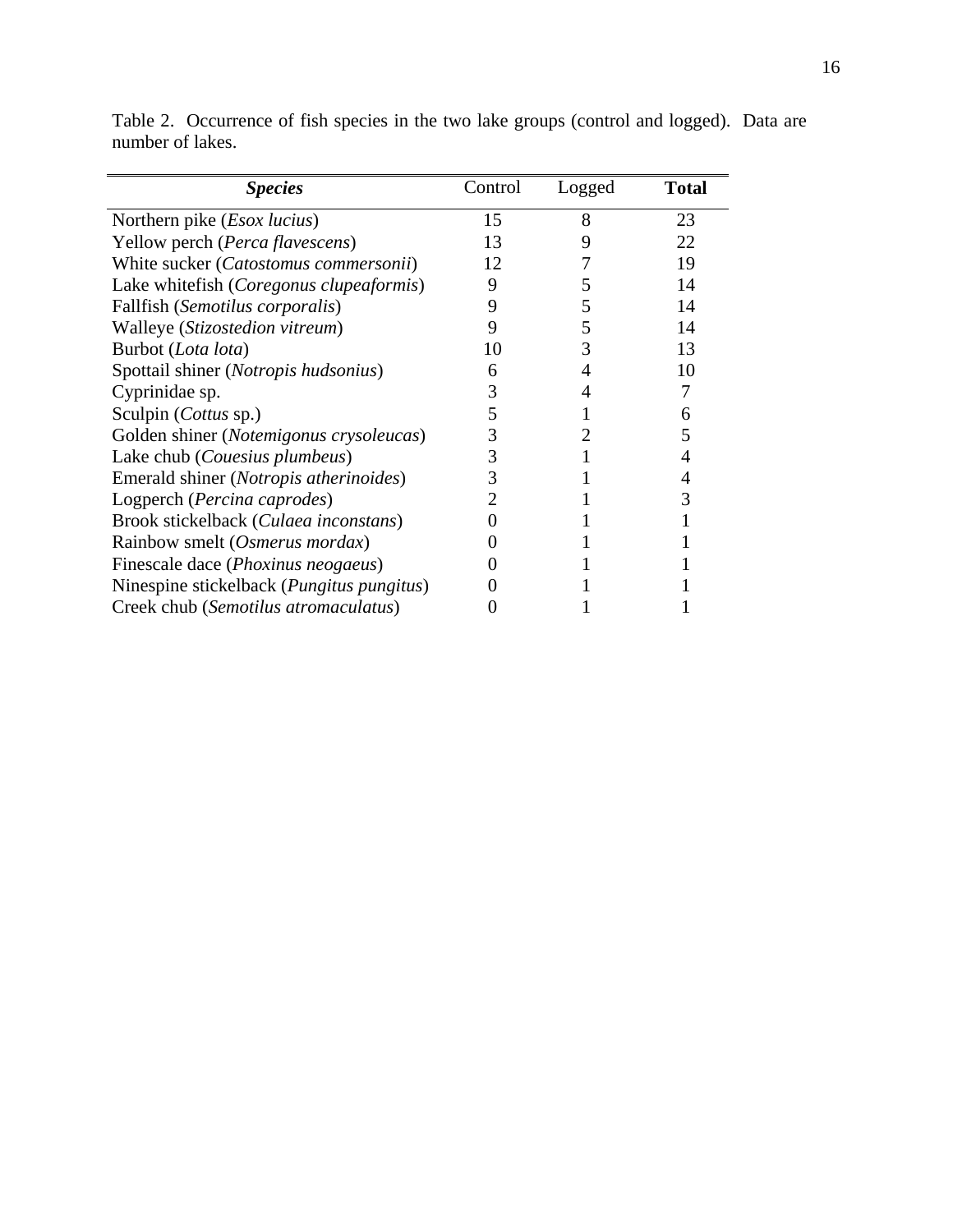| Categories             | Variables                                                                                                                                                                                                                                                                                                                                                                              | Unit                                                                                                                                                                                                                                                                                                                                                                                                                                                                                            |
|------------------------|----------------------------------------------------------------------------------------------------------------------------------------------------------------------------------------------------------------------------------------------------------------------------------------------------------------------------------------------------------------------------------------|-------------------------------------------------------------------------------------------------------------------------------------------------------------------------------------------------------------------------------------------------------------------------------------------------------------------------------------------------------------------------------------------------------------------------------------------------------------------------------------------------|
| Geographical           | latitude<br>longitude<br>altitude                                                                                                                                                                                                                                                                                                                                                      | decimal<br>decimal<br>m                                                                                                                                                                                                                                                                                                                                                                                                                                                                         |
| Lake morphology        | lake area<br>area of other lakes in the watershed<br>lake perimeter<br>shore line development<br>mean lake slope<br>lake volume<br>maximum depth                                                                                                                                                                                                                                       | km <sup>2</sup><br>km <sup>2</sup><br>km<br>$\%$<br>m <sup>3</sup><br>m                                                                                                                                                                                                                                                                                                                                                                                                                         |
| Watershed morphology   | watershed area<br>drainage area<br>watershed perimeter<br>spring run off $(2002)$<br>spring run off $(2001)$<br>spring run off (2000)<br>spring run off (1999)<br>marsh on watershed close to the lake<br>marsh on watershed close to the hydrology<br>watershed area logged between 2000 and 2002<br>watershed area logged between 1999 and 2000<br>watershed area logged before 1999 | km <sup>2</sup><br>$km^2$<br>km<br>$m^3 \cdot y^{-1}$<br>$m^3 \cdot y^{-1}$<br>$m^3 \cdot y^{-1}$<br>$m^3 \cdot y^{-1}$<br>$km^2$<br>$km^2$<br>$km^2$<br>km <sup>2</sup><br>km <sup>2</sup>                                                                                                                                                                                                                                                                                                     |
| Seine fishing          | Date in 2002<br>Difference in the day of the year between pre-<br>and post-perturbation samplings<br>Variation in CPUEs of $0+$ or $> 0+$                                                                                                                                                                                                                                              | Day of the year<br>days<br>ind. $\cdot$ seine-net <sup>-1</sup> $\cdot$ trial                                                                                                                                                                                                                                                                                                                                                                                                                   |
| Relative fish biomass* | Northern pike<br>Yellow perch<br>White sucker<br>Lake whitefish<br>Walleye<br><b>Burbot</b><br>others**                                                                                                                                                                                                                                                                                | $g$ FW $\cdot$ gill-net <sup>-1</sup> $\cdot$ night <sup>-1</sup><br>$g$ FW $\cdot$ gill-net <sup>-1</sup> $\cdot$ night <sup>-1</sup><br>$g$ FW $\cdot$ gill-net <sup>-1</sup> $\cdot$ night <sup>-1</sup><br>$g$ FW $\cdot$ gill-net <sup>-1</sup> $\cdot$ night <sup>-1</sup><br>$g$ FW $\cdot$ gill-net <sup>-1</sup> $\cdot$ night <sup>-1</sup><br>$g$ FW $\cdot$ gill-net <sup>-1</sup> $\cdot$ night <sup>-1</sup><br>$g$ FW $\cdot$ gill-net <sup>-1</sup> $\cdot$ night <sup>-1</sup> |

Table 3. Independent variables used in regression analyses.

\*estimated by gillnetting prior to logging

\*\* pooled BPUE of small-bodied species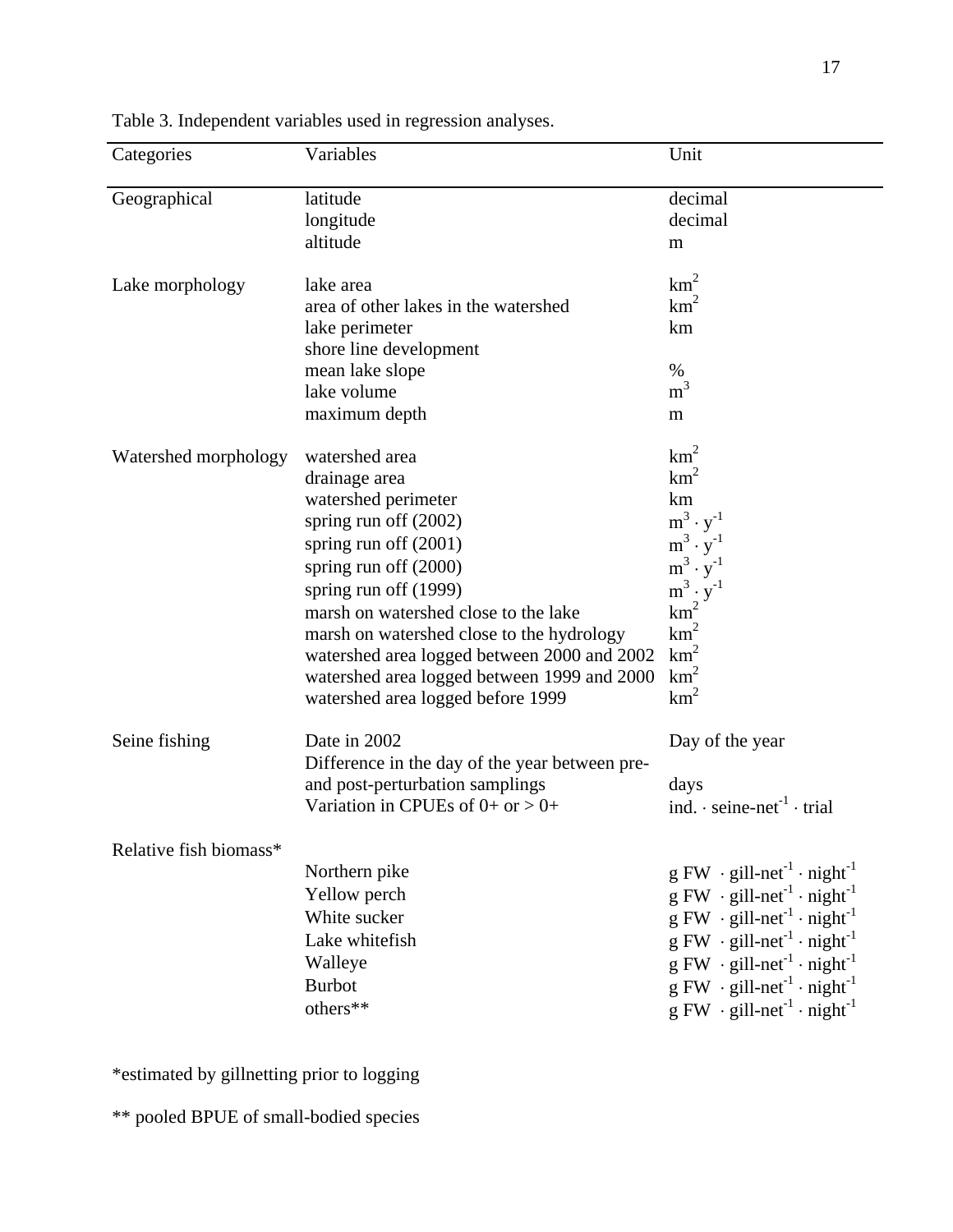Table 4. Best models predicting the numbers of 0+ yellow perch a) with all data available; b) without lake AB35 (excluded from the analysis because too influential). Lake area was forced in the model as a covariable. The probability (*P*) associated with each independent variable, the standard error of the coefficient (SE), the partial  $R^2$  associated with each variable<sup>a</sup>, and the adjusted  $R^2$  are also listed.

| Model                                     |          |                        | <b>SE</b> | Stand. coeff.  | P > t  | $R^2$ | adj $R^2$ |
|-------------------------------------------|----------|------------------------|-----------|----------------|--------|-------|-----------|
| a) Variation in CPUE of $0 + y$ , perch = |          |                        |           |                | 0.0003 | 68.9  | 61.2      |
|                                           | 31.1     |                        | 17.3      | $\theta$       | 0.09   |       |           |
|                                           | 26.6     | Lake area              | 30.3      | $-0.13$        | 0.40   | 3.1   |           |
| $+$                                       | 42.2     | Watershed area logged* | 12.5      | 0.46           | 0.004  | 25.9  |           |
| $\overline{\phantom{a}}$                  | 0.07     | Yellow perch BPUE      | 0.004     | 0.47           | 0.016  | 26.8  |           |
| $^{+}$                                    | 0.01     | Lake whitefish BPUE    | 0.01      | 0.005          | 0.016  | 13.0  |           |
|                                           |          |                        |           |                |        |       |           |
| b) Variation in CPUE of $0 + y$ , perch = |          |                        |           |                | 0.006  | 50.7  | 42.1      |
|                                           | 42.0     |                        | 17.0      | $\overline{0}$ | 0.024  |       |           |
|                                           | 25.2     | Lake area              | 29.1      | $-0.15$        | 0.400  | 0.0   |           |
| $+$                                       | 41.3     | Watershed area logged* | 12.1      | 0.58           | 0.003  | 30.2  |           |
|                                           | $+ 0.01$ | <b>Walleye BPUE</b>    | 0.004     | 0.47           | 0.016  | 20.6  |           |

<sup>a</sup>Calculated as the standardized regression coefficient times the correlation coefficient between the dependent variable and this independent variable (Tabachnick and Fidell 1983). \* Watershed area logged between 2000 and 2002.